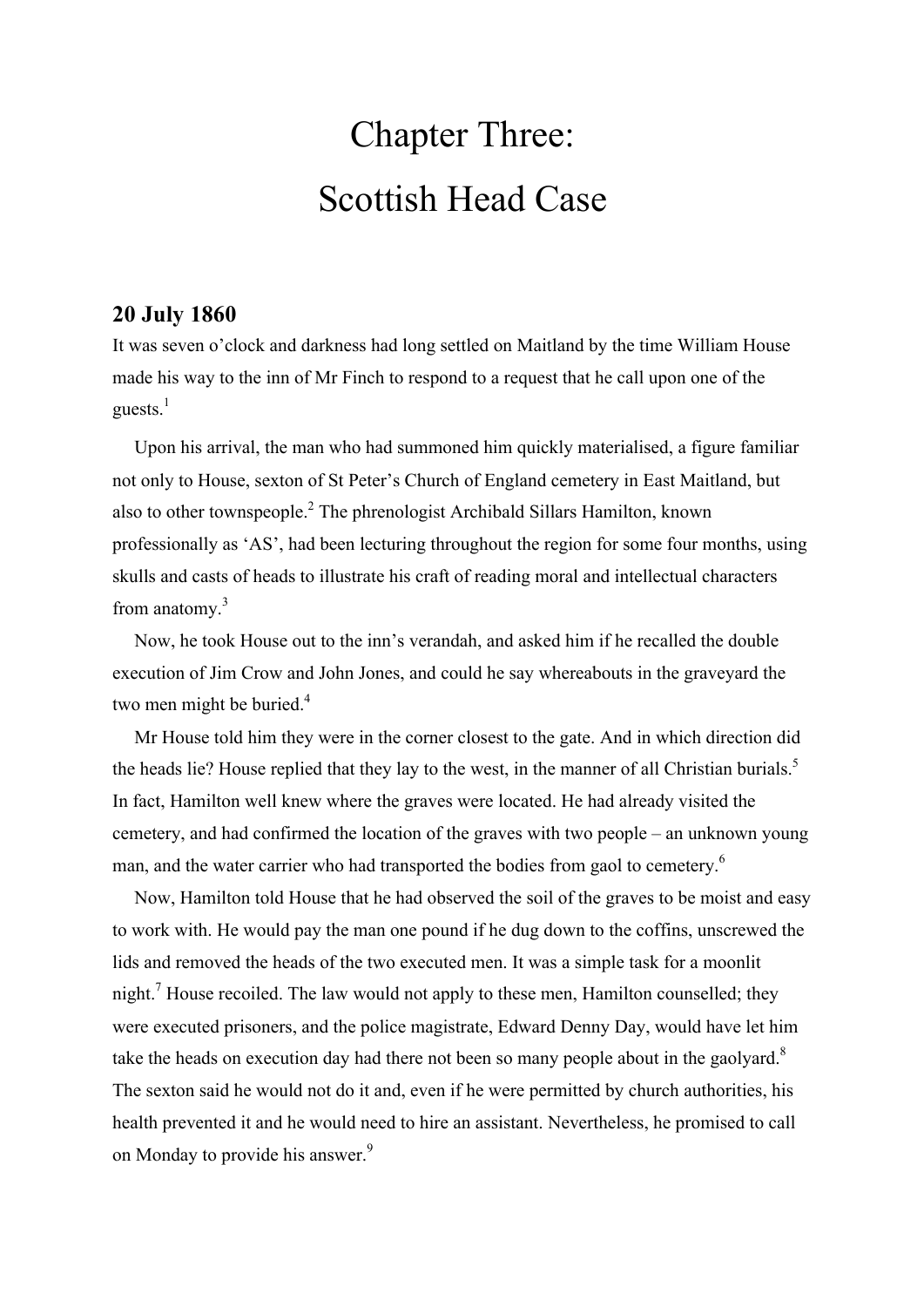Over the next few days, House began to wrestle with growing unease.<sup>10</sup> On Sunday, he recounted the conversation to the Reverend John Albert Greaves, parson of St Peter's. The next day Greaves visited the police magistrate, Day, to report the matter, only to find that the church warden Edward Ogg had already beaten him to it.<sup>11</sup> Day, who later denied ever telling Hamilton that he could have the heads, issued a summons for the phrenologist's arrest.<sup>12</sup>

Hamilton may have etched a profile for himself in the district, but moonlit nights and posthumous beheadings were apparently beyond the pale. He was bailed and committed to stand trial. The alleged crime: inciting another to exhume corpses from a burial ground.<sup>13</sup>

#### **Science with a shovel**

Hamilton's request on a winter's night in pastoral New South Wales was hardly unique. During the nineteenth century, enthusiasts of comparative anatomy and practices such as phrenology were scouring Australia for the skeletal remains of Aboriginal people, often aided by a network of paid collectors. Other parties to this scramble included curio hunters, museum directors and amateur enthusiasts.<sup>14</sup> This macabre fascination with collecting human remains resulted from a perfect storm of expanding empire, debates about human origin, and the rise of the discipline of anatomy.

Bronwen Douglas and Chris Ballard, historians of the body and colonialism, point to the era of oceanic exploration after 1750 as contributing to the development of a new idea of race in European scientific thought.<sup>15</sup> This period, best characterised in the Australian context through the voyages of Captain James Cook, brought European naturalists into contact with an increasing range of exotic humans. In a time when savants of the British Royal Society and French Academy of Sciences were developing taxonomies for plants and animals, this human diversity seemed to call for its own system of organisation through the lens of comparative anatomy.<sup>16</sup>

These new ideas for categorising human 'types' signalled a divergence from the humanistic views of Enlightenment thinkers, who attributed the presence and absence of 'civilisation' in different cultures to environment and opportunity.<sup>17</sup> In the Enlightenment conception, all humans, regardless of how far they progressed, had equal intellectual and moral potential. From the late 1700s, however, the view of a single origin, known as monogeny, was challenged by polygenists, who argued that different races were the product of divergent species.<sup>18</sup> The boundaries were immutable, and white Europeans were necessarily at the apex.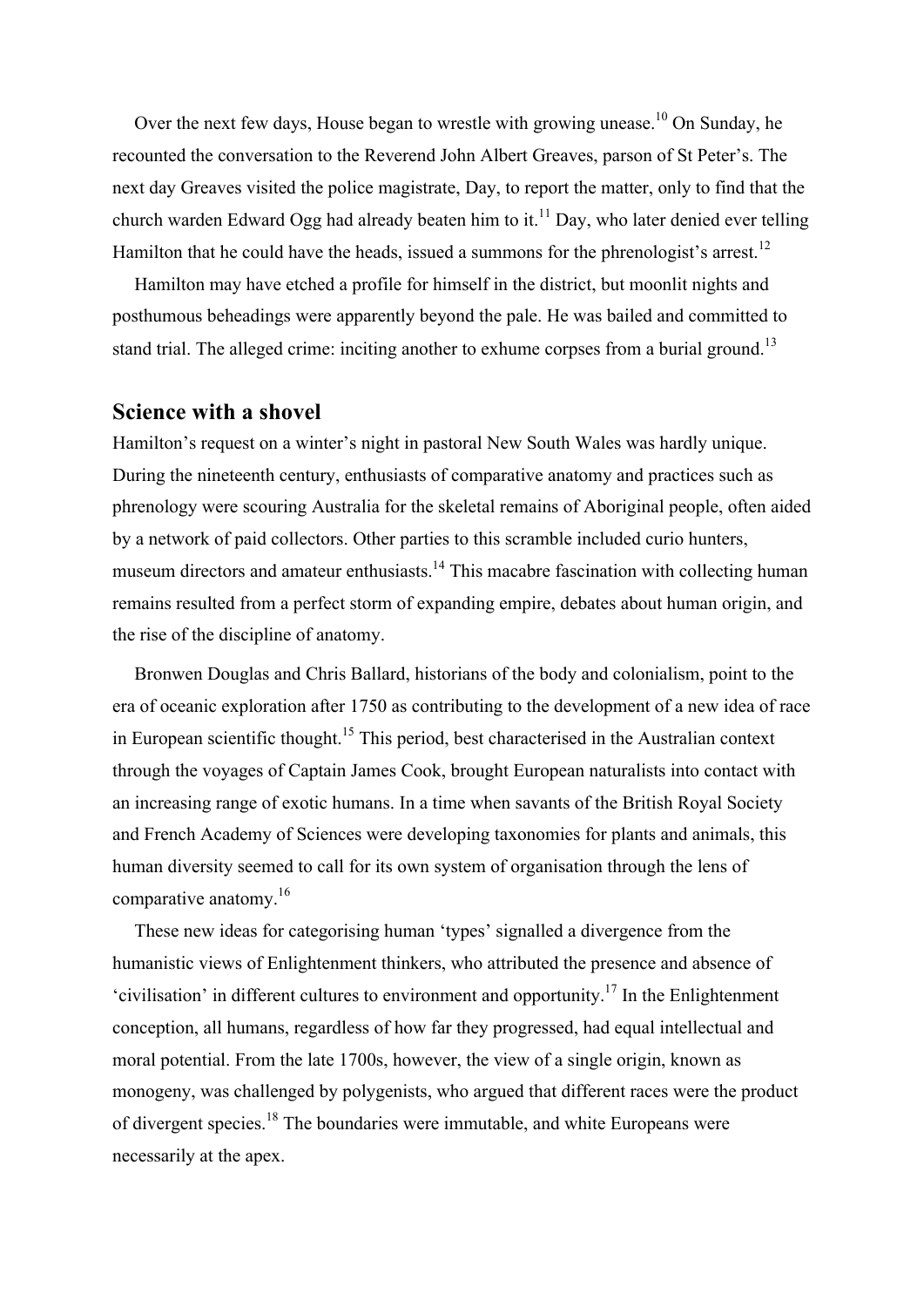From the fray between monogenists and polygenists the new discipline of anthropology emerged in the  $1830s$ , embracing poly-genism in its study of humans.<sup>19</sup> Polygenist intellectuals penned racially and politically influential texts such as *The Negro's Place in Nature* (by James Hunt), and the argument of multiple origins became popular in pro-slavery circles.<sup>20</sup> In arguing their cases, both sides sought skeletal remains from around the world, with the remains of Aboriginal Australians a particular prize.<sup>21</sup>

The arrival in 1859 of Charles Darwin's *On the Origin of Species* established a common origin for humankind,<sup>22</sup> but the Darwinian position of shared ancestry did not signal a return to softer racial distinctions. Instead, Darwin's 1871 book *The Descent of Man* explained that 'primitive' races such as Tasmanian Aborigines were distant forebears, incapable of living like the 'civilised' Europeans whose world and intellect had evolved through millennia of development.<sup>23</sup> A racial hierarchy thus remained dominant in what historians today call Social Darwinism (Darwin's cousin Francis Galton, the father of eugenics, was highly impressed by *Origin of Species*).<sup>24</sup> The nineteenth century also saw a formalisation of dis-section within medical education, and broader debates took place in Britain about the supply of dead bodies to medical schools for training, culminating in the *Anatomy Act* of 1832.25

But it would be incorrect to assume that this medical and scientific context rendered exhumation of Aboriginal graves universally acceptable. Paul Turnbull has documented examples from the first 50 years after 1788 that demonstrate the respect of many European settlers and colonial officials for Aboriginal graves and remains.<sup>26</sup> In Hamilton's case, the response by Reverend Greaves of reporting the phrenologist to the police indicates a belief that Jim Crow was as deserving of respectful burial as the European Jones.

#### **Phrenology: all in the head**

Hamilton's income and growing notoriety derived from a discipline that placed more emphasis on the head than ever before. At the end of the eighteenth century in Vienna, a physician named Franz Joseph Gall developed a new theory on the relationship between intellect, morality and the brain, and by extension its casing.<sup>27</sup> He identified twenty-seven sections of the brain – known as separate 'organs' – that controlled faculties as diverse as parental love, powers of concentration, attachment and social sympathy, secretiveness and friendship.<sup>28</sup> These corresponded with external regions of the skull. The number of organs would grow and their meanings would be adapted as its greatest proponents disseminated the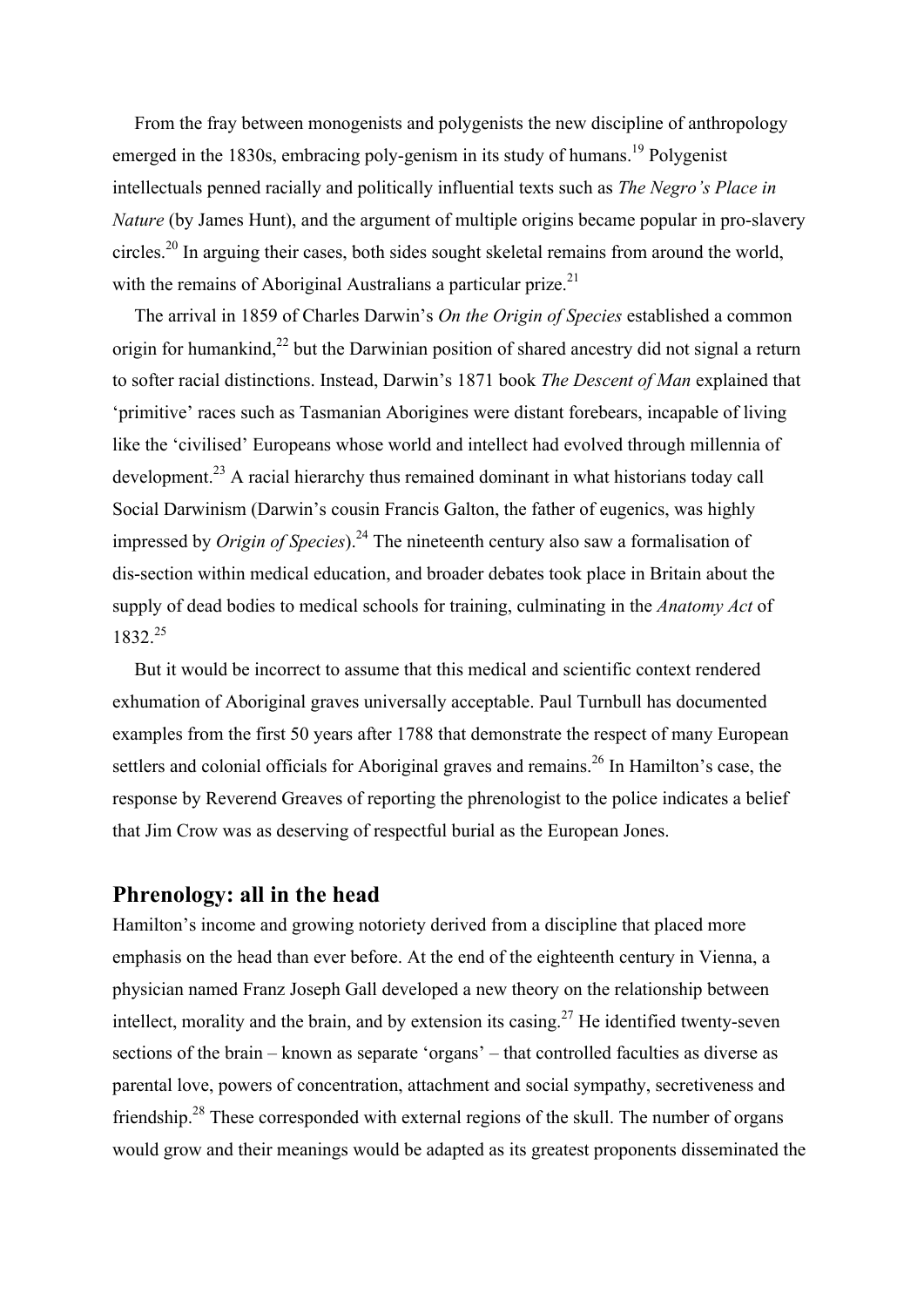discipline across Europe and out to the colonies, but in all its iterations, phrenology still retained the fundamental idea of the skull's shape providing clues to the brain within.<sup>29</sup>

Gall took his system abroad in the early years of the nineteenth century, accompanied by his assistant Johann Gaspar Spurzheim, but it was the latter's showmanship from 1814 on a lecture tour of Great Britain that catapulted the discipline into a position where, by the late 1830s, there were 29 phrenological societies in Britain alone.<sup>30</sup> Historian of science John van Wyhe writes that by the 1840s "phrenology was known to practically every person" in Britain, with thousands of phrenologists plying their trade.<sup>31</sup> The great driver behind this popularity was a Scotsman named George Combe, who moulded phrenology into a system for self-improvement, and whose 1828 *Constitution of Man* has been described by historian Roger Cooter as "one of the most esteemed and popular books of the second third of the nineteenth century", selling 300,000 copies by 1860.<sup>32</sup> Cooter argues that phrenology's great popular success derived from its allowing anybody to penetrate the depths of human character simply by running their fingers over a head, quite literally putting science in the hands of the populace. $33$ 

While today we easily pin the term 'pseudoscience' onto this practice, we should remember that phrenology was the subject of serious academic debate among doctors, anatomists and naturalists for much of the nineteenth century. Its adherents included Alfred Russel Wallace, considered a co-founder of the theory of evolution, who stood by his belief in phrenology until his death in  $1913$ <sup>34</sup> Furthermore, the term 'pseudoscience' implies that the boundaries of 'science' themselves are watertight, rather than resulting from negotiations and debates within and around the academy. For many people of this period, phrenology *was* science, and Cooter points out that advances in neurophysiology in the later nineteenth-century lent new credence to phrenology by proving relationships between brain and behaviour.<sup>35</sup>

Phrenology, and how it could best be applied, meant different things to different people, and it was by turns applied to a range of reform causes including universal suffrage, temperance, health and slavery abolition.<sup>36</sup> That it could serve contradictory purposes is evident from the fact that it was on one hand viciously attacked as a materialist system that denied the role of God in human thought or behaviour but, on the other, was also adopted by scientifically minded clergyman, a group whom David de Giustino terms 'Christian Phrenologists'.<sup>37</sup> An Australian example of this latter group was the Reverend B Bottomley, phrenologist and physio-gnomist, who delivered lectures and gave readings in Queensland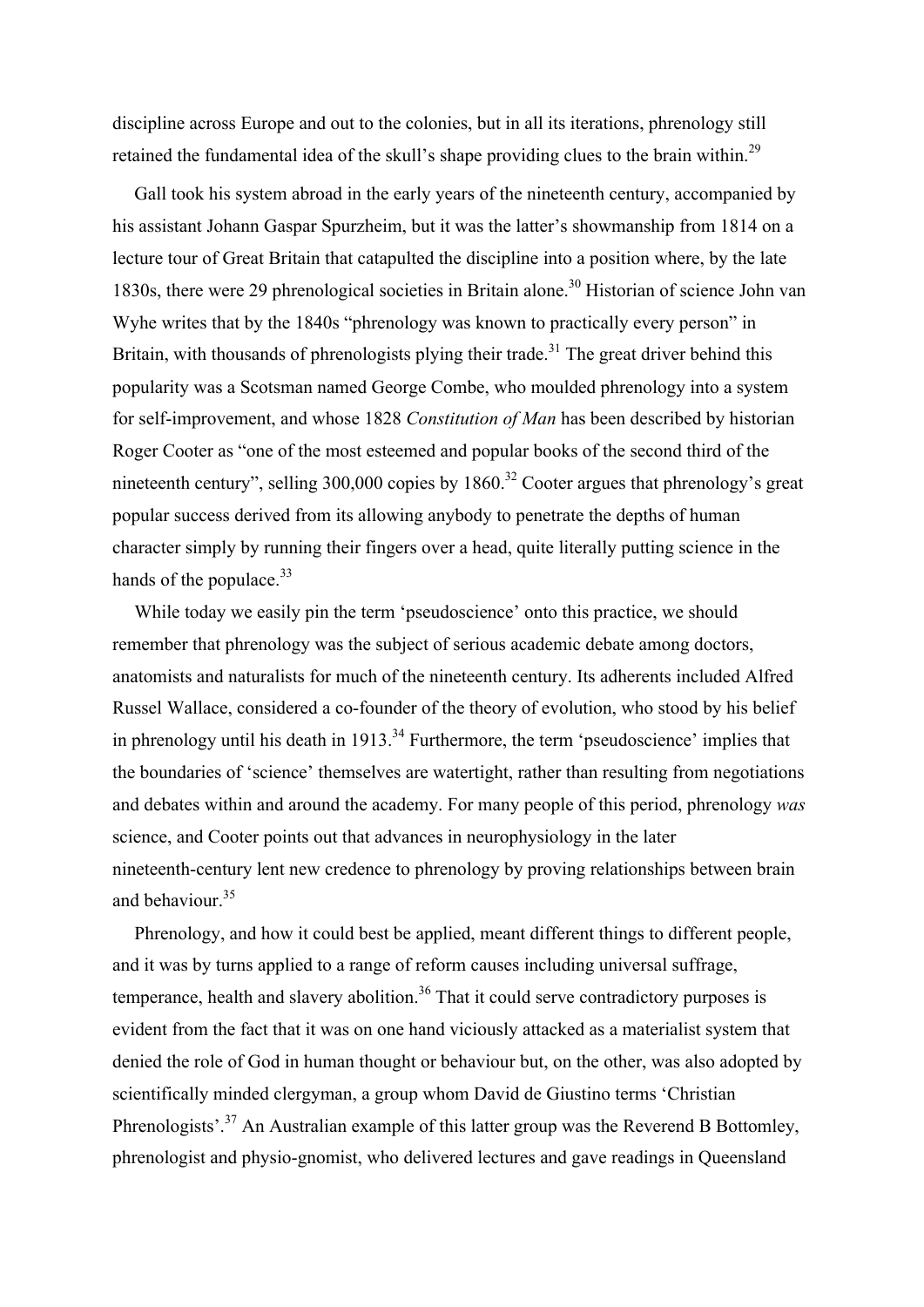during the 1890s.<sup>38</sup> Phrenology's use as a tool for self-improvement also correlated with a nineteenth-century preoccupation with keeping working classes appropriately occupied so as to reduce time available for social disturbance.<sup>39</sup> a principle that explains its prominent role within mechanics' institutes.<sup>40</sup> In the spirit of social experimentation, phrenology would also play a role in the adminis-tration of prisons and mental asylums.<sup>41</sup>

## **Antipodean story**

In 1896, one of the canonical Australian writers of prose and verse, Henry Lawson, published a major collection of short fiction that included the melancholy 'Story of Malachi'.<sup>42</sup> In this sometimes heart-wrenching, sometimes sentimental tale set on a cattle station, the unnamed narrator describes the practical jokes that he and his fellow workers played on the simpleton labourer Malachi. For their greatest joke, the men convinced Malachi that a visitig bricklayer who knew some phrenology "was suspected of having killed several persons for experimental purposes". On the last night that "Bricky" stayed at the station, he entered Malachi's hut, carrying a bag with a pumpkin at the bottom of it. To the amusement of the men observing through a crack in the bark, Bricky began to make overtures towards Malachi's skull.

"I've got Jimmy Nowlett's skull here," and he lifted the bag and lovingly felt the pumpkin… "I spoilt one of his best bumps with the tomahawk. I had to hit him twice, but it's no use crying over spilt milk." Here he drew a heavy shingling-hammer out of the bag and wiped off with his sleeve something that looked like blood. Malachi had been edging round for the door, and now he made a rush for it. But the skull-fancier was there before him $^{43}$ 

As a popular work of literature from the late nineteenth century, 'The Story of Malachi' demonstrates just how familiar the tropes of bump reading and skull thieving had become in Australia's colonies. The public understanding of phrenology can also be inferred from a short story by the lesser-known author 'Tasma' (Jessie Couvreur) published in 1878, in which she describes her female character as "romantic – for romantic, read largely endowed with the organ of Ideality".<sup>44</sup> Published in a collection of short stories for Christmas, the story never mentions the term 'phrenology', assuming literacy of the system among its readers, and particularly what the "organ of Ideality" would signify.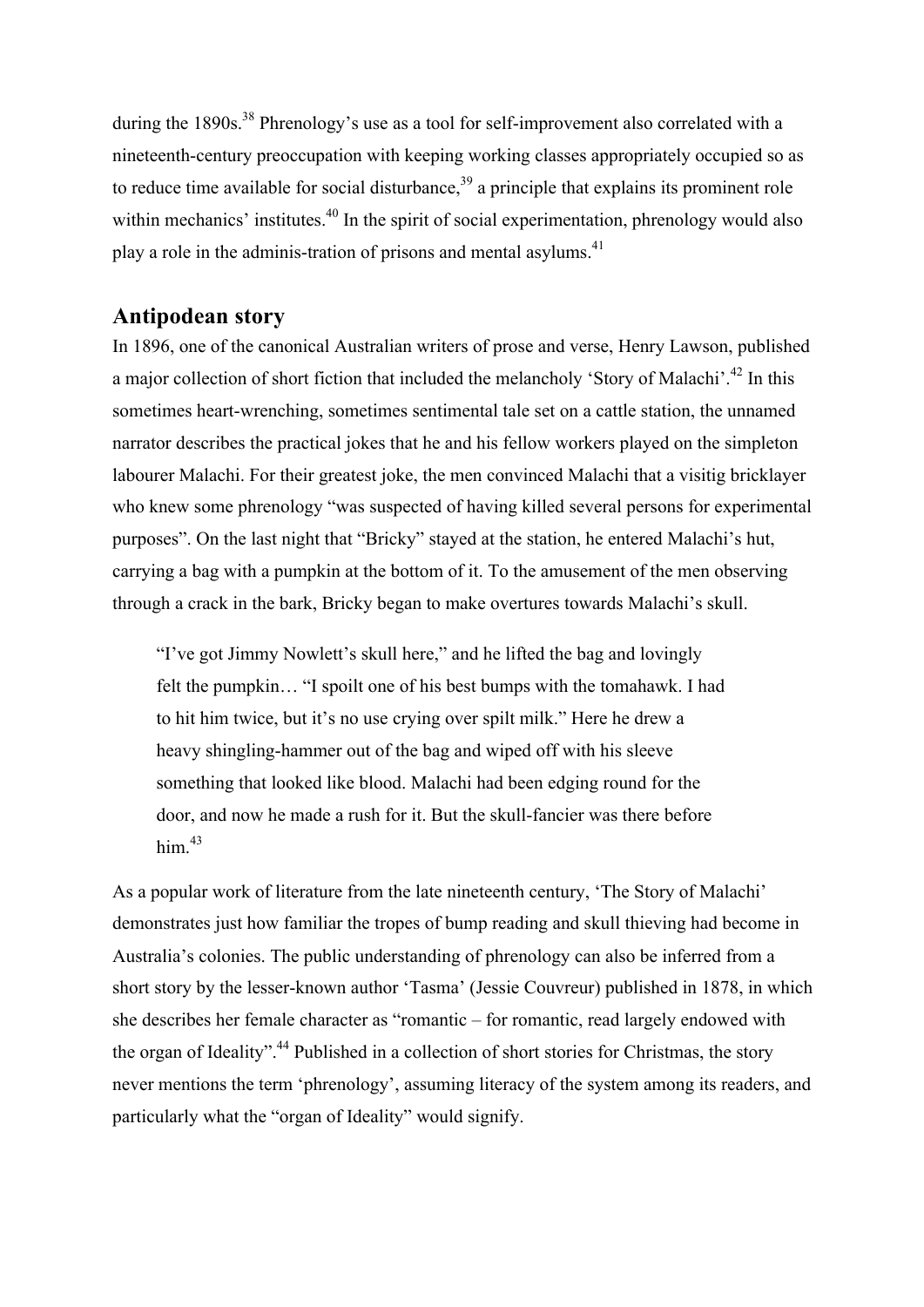Phrenology arrived in Australia as early as the 1820s, claims Jan Evelyn Wilson, whose 1994 PhD thesis charted the practice's position alongside other nineteenth-century concerns – religion, penal reform, treatment of lunatics.<sup>45</sup> Wilson's is the most con-clusive study of phrenology across the century, but phrenology has also been examined by various historians interested in its ties to race or crime.<sup>46</sup> In 1993, John Thearle tried to chart the clear point of decline for phrenology in Australia, but we should be wary of attempts to map an even rise and fall of such a popular practice.<sup>47</sup> As demonstrated by the resurgence of scientific interest in phrenology during the late nineteenth century, fantastically popular practices are protean – they will be applied in a variety of ways and will come in and out of fashion. In recent years, reproductions of the iconic phrenological head produced by the enterprising Fowler family of the US have come to populate gift shops, decorative pieces that exemplify the tongue-in-cheek antiquarian aesthetic currently in vogue. Online poster dealers sell large-scale phrenological charts. Do purchasers appreciate these artefacts just for their beauty, their artful representation of the human form, or do they perhaps also see in them a connection between mind and body that resonates with contemporary alter-native health philosophies?

The newspaper digitisation project of the National Library of Australia, Trove, is now unveiling the true penetration of phrenology in the mid-to-late nineteenth and early twentieth centuries, with Hamilton just one among a constellation of showmen and women winking at the historian from advertisements and articles. The entertainment goal of many popular phrenologists is evident from an 1877 advertisement for a lecture by phrenologist Dr Carr, whose show included "laughable and marvellous experiments in electro-biology, hypnotism, mesmeric, somnambulism and electrical psychology", all accompanied by "appropriate music".<sup>48</sup> A performance by phrenologist Madame Sibly in South Australia in 1880 also included "a mesmeric extravaganza".<sup>49</sup> A sobering reminder of phrenology's cooption as a race science resonates in an 1890 advertisement for a lecture by "Professor J.A. Fritz, phrenologist and anatomist, who brought with him "a family of Bosjesmans, the smallest human race in the world, natives of Central Africa".<sup>50</sup>

In this dubious collective, few phrenologists command as many column inches as Archibald Sillars Hamilton.

(Chapter 3 continues)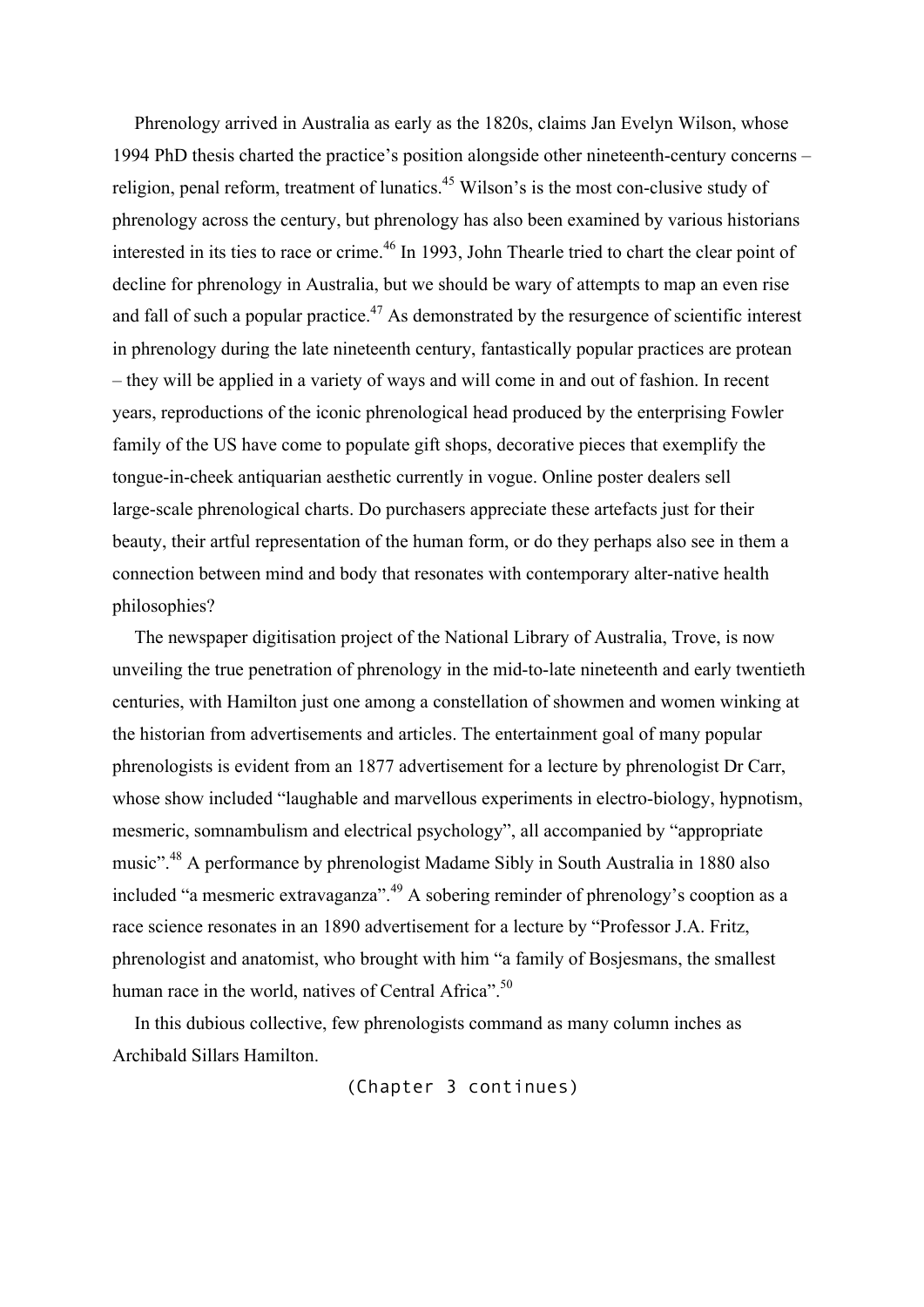# **Notes**

- *Empire*, 30 July 1860, p. 5.
- Ibid.; *Sydney Morning Herald*, 14 August 1860, p. 3.
- *The Maitland Mercury & Hunter River General Advertiser*, 15 March 1860, p. 1.
- *Empire*, 30 July 1860, p. 5; *Sydney Morning Herald*, 14 August 1860, p. 3.
- Ibid.
- *Empire*, 30 July 1860, p. 5.
- Ibid.
- Ibid.
- *Empire*, 30 July 1860, p. 5; *Sydney Morning Herald*, 14 August 1860, p. 3.
- Ibid.
- Ibid.
- *Freeman's Journal*, 8 August 1860, p. 3; *Bendigo Advertiser*, 18 August 1860, p. 3.
- *Empire*, 30 July 1860, p. 5.
- Pickering, Michael, 'Where are the Stories?', *The Public Historian,* Vol. 32 (1), 2010, pp. 82–84. For more about the role of amateur collectors, see Tom Griffiths, *Hunters and Collectors*, Oakleigh, 1996. For a discussion of the role of paid collectors, see Paul Turnbull's 'The Body and Soul Snatchers', *Eureka Street*, Vol. 7 (7), September 1997, pp. 34–38.
- Bronwen Douglas and Chris Ballard (eds), *Foreign Bodies: Oceania and the Science of Race 1750–1940*, ANU Press, Canberra, 2008, p. xii.
- Douglas identifies the Linnaen system of classification as a turning point in the development of a biological idea of race. See: Douglas, 'Climate to Crania: Science and the Racialization of Human Difference', in Douglas & Ballard.
- Paul Turnbull, 'Phrenologists and the Construction of the Aboriginal Race, c.1790–1830', *History Compass*, Vol. 5 (1), 2007, p. 27.
- Helen MacDonald, *Human Remains: Episodes in Human Dissection*, Carlton, 2005, p. 104.
- Douglas, p. 53.
- Paul Turnbull, 'British Anthropological Thought in Colonial Practice', in Douglas and Ballard (eds), p. 207; Cressida Fforde, *Collecting the Dead: Archaeology and the Reburial Issue*, London, 2004, p. 20.
- MacDonald, 2005, p. 108; Turnbull, 2008, p. 213.
- Fforde 2004, pp. 27–29.
- Ibid., p. 28.
- Michael Bulmer, *Francis Galton: Pioneer of Heredity and Biometry*, The Johns Hopkins University Press, Baltimore, 2003, p. 32.
- Helen MacDonald, *Possessing the Dead*, Melbourne University Press, Carlton, 2010.
- Paul Turnbull, 'Scientific Theft of Remains in Colonial Australia', *Australian Indigenous Law Review*, Vol. 11 (1), 2007, pp. 97–98.
- Roger Cooter, *The Cultural Meaning of Popular Science: Phrenology and the Organization of Consent in Nineteenth-century Britain*, Cambridge University Press, New York, p. 3.
- Ibid., p. 522; AS Hamilton, *Practical Phrenology: A Lecture on the Heads, Casts of the Heads, and Characters of the Maungatapu Murderers*, Nelson, 1866.
- Spurzheim added three organs to Combe's system Conscientiousness, Time and Order and George Combe contributed Concentrativeness. Cooter, p. 116.
- Roger Cooter, pp. 89, 283, 296; John van Wyhe, *Phrenology and the Origins of Victorian Scientific Naturalism*, Ashgate, Aldershot, 2004, pp. 27–28.
- John van Wyhe, 'The Diffusion of Phrenology', in *Science in the Marketplace*, Aileen Fyfe and Bernard Lightman (eds), University of Chicago Press, 2007, p. 82.
- Cooter, p, 120.
- Cooter, p. 117.
- Ibid, p. 83.
- Cooter, p. 21.
- David de Giustino, *Conquest of Mind: Phrenology and Victorian Social Thought*, Croom Helm, London, 1975, p. 136. Orson Squire Fowler, part of the influential Fowler family that made phrenology a household practice in the US, published a pamphlet called *Temperance, Founded on Phrenology and Physiology*, which ran to more than 20 editions. The 24th edition, published in 1846, can be viewed as a free Google Book online.
- David de Giustino, 1975, p. 119.
- *The Brisbane Courier*, 6 August 1896, p. 6; *The Northern Miner*, 25 July 1893, p. 3.